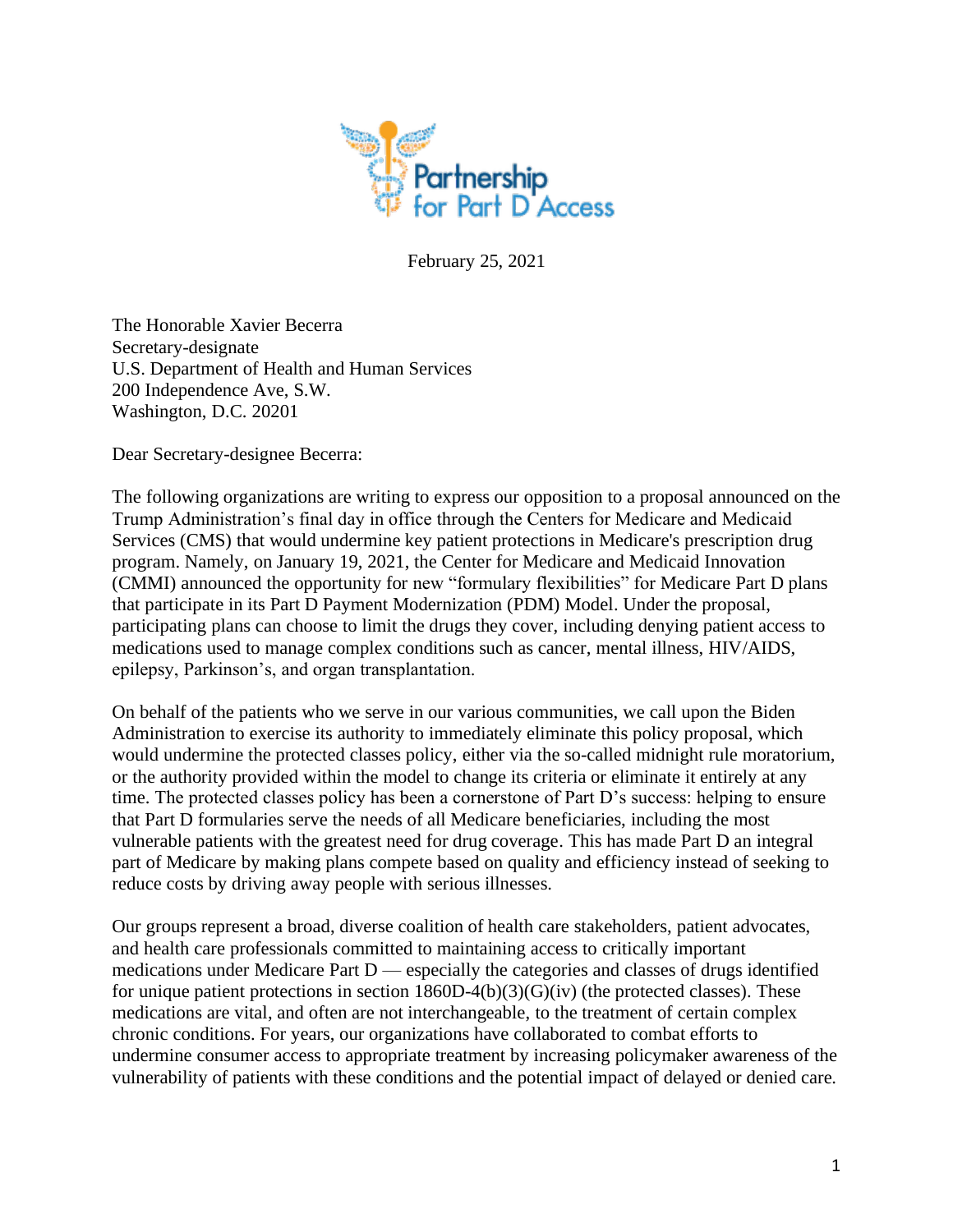The Trump Administration's formulary flexibility proposal is contrary to bipartisan congressional consensus, as expressed numerous times in recent years, and undermines longstanding and congressionally directed protections that guarantee access to life-saving drugs for patients with the most severe health conditions. Indeed, Congress has repeatedly expressed strong bipartisan support for the protected classes policy and has chosen to strengthen, rather than weaken it, over time. In a Senate colloquy just before the enactment of the Medicare Prescription Drug, Improvement and Modernization Act of 2003 (MMA), Senators repeatedly emphasized the role of protections, including the protected classes, available to beneficiaries who need "exactly the right medicine for them."<sup>1</sup>

Congress reaffirmed the importance of the original protected classes in Section 3307 the Affordable Care Act (ACA), which codified in law the six protected classes and categories by name, and expanded coverage to include "all" drugs within these six classes. Additionally, every Member of the [Senate Finance Committee](http://www.partdpartnership.org/uploads/8/4/2/1/8421729/letter.pdf) opposed CMS' 2014 proposed rescission of protectedclass protections, echoed in a separate letter from [50 Members](https://www.thenationalcouncil.org/capitol-connector/wp-content/blogs.dir/2/files/2014/03/Six-Protected-Classes-Letter-FINAL.pdf) of the House Energy and Commerce and the Ways and Means Committees. More recently, in 2019, the Trump Administration attempted to roll back these important patient protections and were again rebuffed with significant opposition from Congress. Indeed, Secretary Azar was repeatedly challenged about the merits of this proposal both through several congressional letters as well as during his appearances before Congress. Ultimately, the policy suggesting changes to the six protected classes was withdrawn.

In addition to its obviously deleterious impact on patients' health, we think it is self-evident that the Trump administration's most recent proposal is short-sighted with respect to the effect on costs. Any potential savings CMS might realize from allowing plans to severely restrict access to drugs in the protected classes would be countered by increases in costs in other areas of Medicare and lead to undesirable patient outcomes. As The Pew Charitable Trusts concluded in a recent report, "Lack of adequate access to medications can in some circumstances increase costs to other Medicare programs through increased hospitalizations from complications or increased physician visits to manage medications."<sup>2</sup> Further, a study performed by researchers at Northwestern University and the University of Texas found that in covering drugs less generously, Part D plans end up costing traditional Medicare \$475 million per year. <sup>3</sup> Finally, it is clear that the Trump administration's most recent proposal was issued in a rush and without any meaningful patient or stakeholder input. Accordingly, we implore you to reverse this policy immediately.

<sup>&</sup>lt;sup>1</sup> 149 Cong. Rec. S5887-88.

<sup>2</sup> The Pew Charitable Trusts (2018). *Policy Proposal: Revising Medicare's Protected Classes Policy*. Access February 9, 2021: [https://www.pewtrusts.org/-](https://www.pewtrusts.org/-/media/assets/2018/03/dsri_policy_proposal_revising_medicares_protected_classes_policy.pdf)

[<sup>/</sup>media/assets/2018/03/dsri\\_policy\\_proposal\\_revising\\_medicares\\_protected\\_classes\\_policy.pdf](https://www.pewtrusts.org/-/media/assets/2018/03/dsri_policy_proposal_revising_medicares_protected_classes_policy.pdf)

<sup>&</sup>lt;sup>3</sup> Amanda Starc, Kellogg School of Management, Northwestern University, and NBER Robert J. Town, University of Texas - Austin and NBER (2016). *Externalities and Benefit Design in Health Insurance*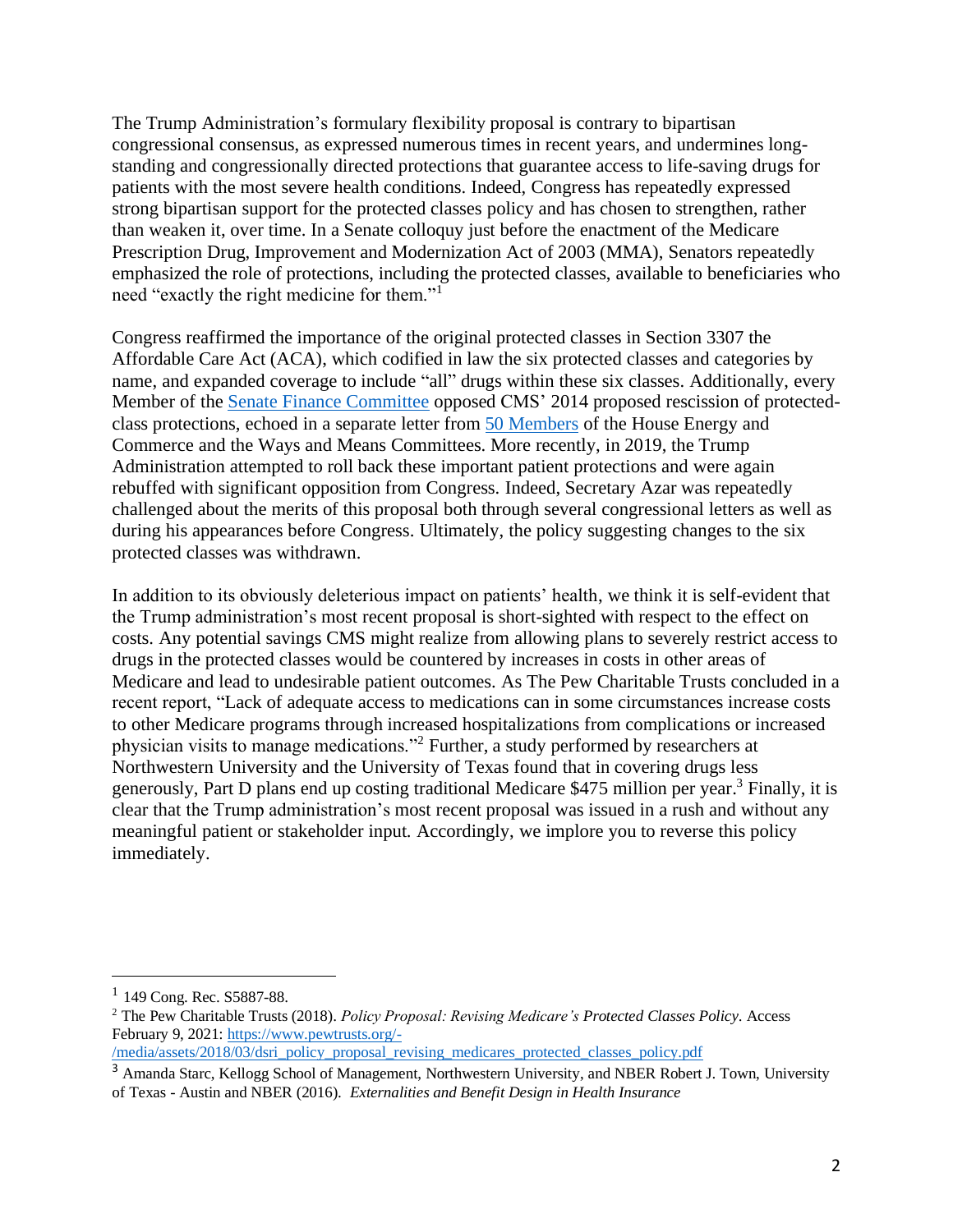Please do not hesitate to contact Chuck Ingoglia, President and CEO of the National Council for Behavioral Health, who serves as executive director of the Partnership for Part D Access, and is this letter's lead signatory, if you have any questions regarding these comments or attachments or if he can provide additional information.

Signed on behalf of the following organizations,

The National Council for Behavioral Health ACCSES - The Voice of Disability Service Providers ADAP Advocacy Association AIDS Alabama AIDS Alliance for Women, Infants, Children, Youth & Families AIDS Foundation Chicago AIDS United Alliance for Aging Research American Academy of Family Physicians American Academy of Neurology American Association for Psychoanalysis in Clinical Social Work American Association on Health and Disability American Autoimmune Related Diseases Association American Brain Coalition American Cancer Society Cancer Action Network, Inc American Kidney Fund American Society of Consultant Pharmacists American Society of Transplant Surgeons Association for Ambulatory Behavioral Healthcare Brain Injury Association of America Cancer Support Community Cancer*Care* Charlie Foundation Child Neurology Foundation Chronic Care Policy Alliance College of Psychiatric and Neurologic Pharmacists Community Access National Network Danny Did Foundation Depression and Bipolar Support Alliance Dravet Syndrome Foundation Epilepsy Foundation Epilepsy Foundation Alabama Epilepsy Foundation Alaska Epilepsy Foundation Arizona Epilepsy Foundation Arkansas Epilepsy Foundation Central & South Texas Epilepsy Foundation of Colorado Epilepsy Foundation of Delaware Epilepsy Foundation of East Tennessee Epilepsy Foundation Florida Epilepsy Foundation of Greater Chicago Epilepsy Foundation of Greater Southern Illinois Epilepsy Foundation of Hawaii Epilepsy Foundation Indiana

Epilepsy Foundation Iowa Epilepsy Foundation of Long Island Epilepsy Foundation Louisiana Epilepsy Foundation Maryland Epilepsy Foundation Metro D.C. Epilepsy Foundation of Michigan Epilepsy Foundation Mississippi Epilepsy Foundation of Minnesota Epilepsy Foundation Montana Epilepsy Foundation Nebraska Epilepsy Foundation Nevada Epilepsy Foundation New Jersey Epilepsy Foundation New Mexico Epilepsy Foundation North Carolina Epilepsy Foundation North Dakota Epilepsy Foundation of Northeastern New York Epilepsy Foundation Ohio Epilepsy Foundation Oklahoma Epilepsy Foundation Orange County and Riverside Epilepsy Foundation Oregon Epilepsy Foundation of San Diego County Epilepsy Foundation South Carolina Epilepsy Foundation South Dakota Epilepsy Foundation Texas - Houston/Dallas-Fort Worth/West Texas Epilepsy Foundation Utah Epilepsy Foundation of Vermont Epilepsy Foundation of Virginia Epilepsy Foundation Washington Epilepsy Foundation West Virginia Epilepsy Foundation Wyoming Epilepsy Leadership Council Families for Depression Awareness Georgia AIDS Coalition Global Liver Institute Health Hats Hepatitis C Mentor & Support Group, Inc. HIV+Hepatitis Policy Institute Hope for the Day Hope for ULD Illinois Psychiatric Society International Foundation for Autoimmune & Autoinflammatory Arthritis International OCD Foundation International Society for Psychiatric Mental Health Nurse Iowa Association of Community Providers